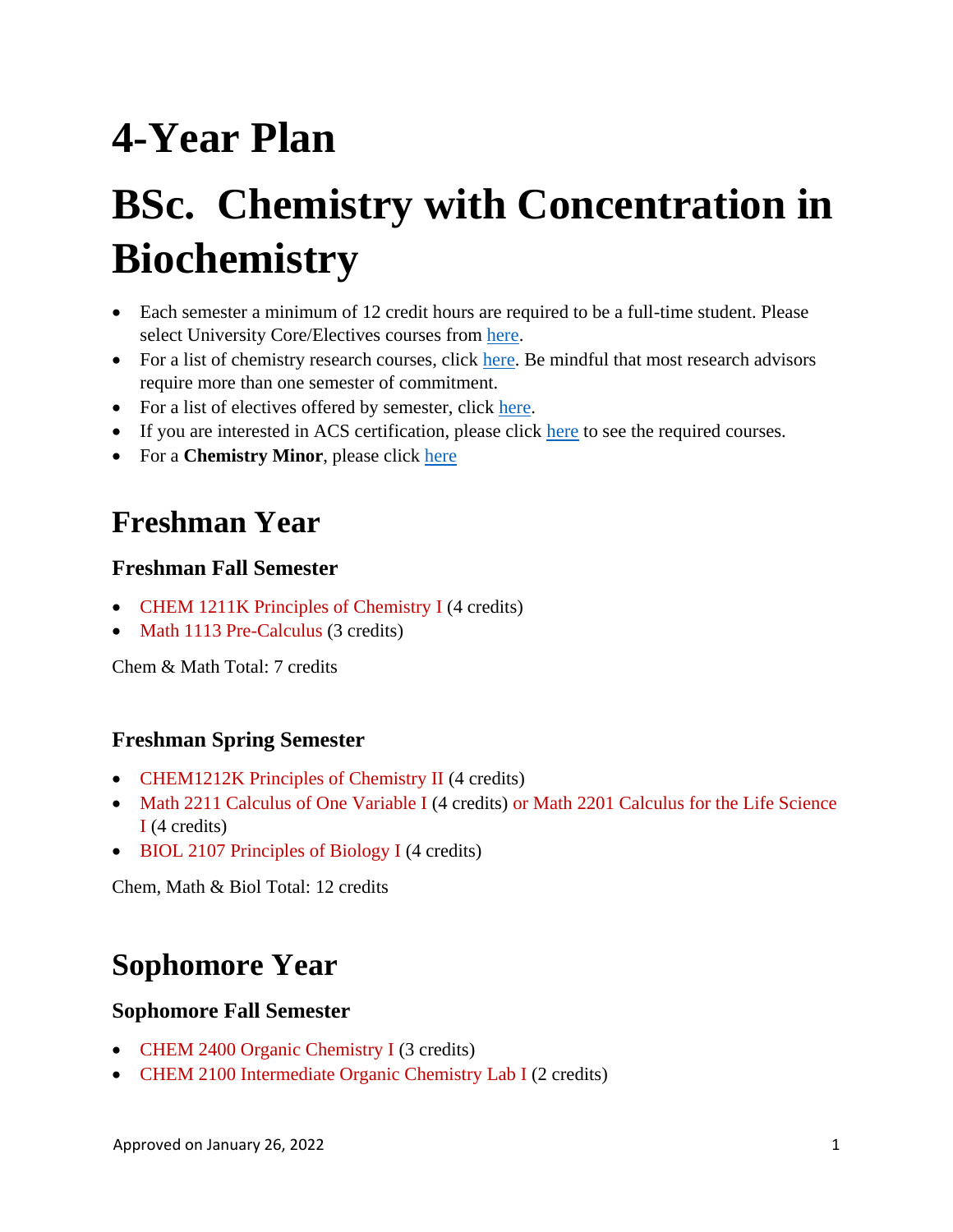- Math 2212 Calculus of One Variable II (4 credits) or Math 2202 Calculus for the Life Science II (4 credits)
- BIOL 2108 Principles of Biology II (4 credits)

Chem, Math & Biol Total: 13 credits

#### **Sophomore Spring Semester**

- CHEM 2410 Organic Chemistry II (3 credits)
- CHEM 3110 Intermediate Organic Chemistry Lab II (2 credits)
- CHEM 3400 Structure and Reactivity of Biomolecules (3 credits)
- PHYS 2211 Principles of Physics I (4 credits)

Chem, Phys & Biol Total: 12 credits

## **Junior Year**

#### **Junior Fall Semester**

- CHEM 4600 Biochemistry I (5 credits)
- PHYS 2212 Principles of Physics II (4 credits)
- BIOL 3800 Molecular Cell Biology (3 credits)

Chem, Phys & Biol Total: 12 credits

#### **Junior Spring Semester**

- BIOL 3810 Molecular Cell Biology Lab-CTW (3 credits)
- CHEM 4150 Biophysical Chemistry (3 credits) or CHEM 4110 Thermodynamics & Kinetics (3 credits)
- BIOL 3880 Microbiology (3 credits) or BIOL 3900 Genetics (3 credits)

Chem & Biol Total: 9 credits

## **Senior Year**

#### **Senior Fall Semester**

• CHEM 4000 Fundamentals of Chemical Analysis-CTW (3 credits)

Chem Total: 3 credits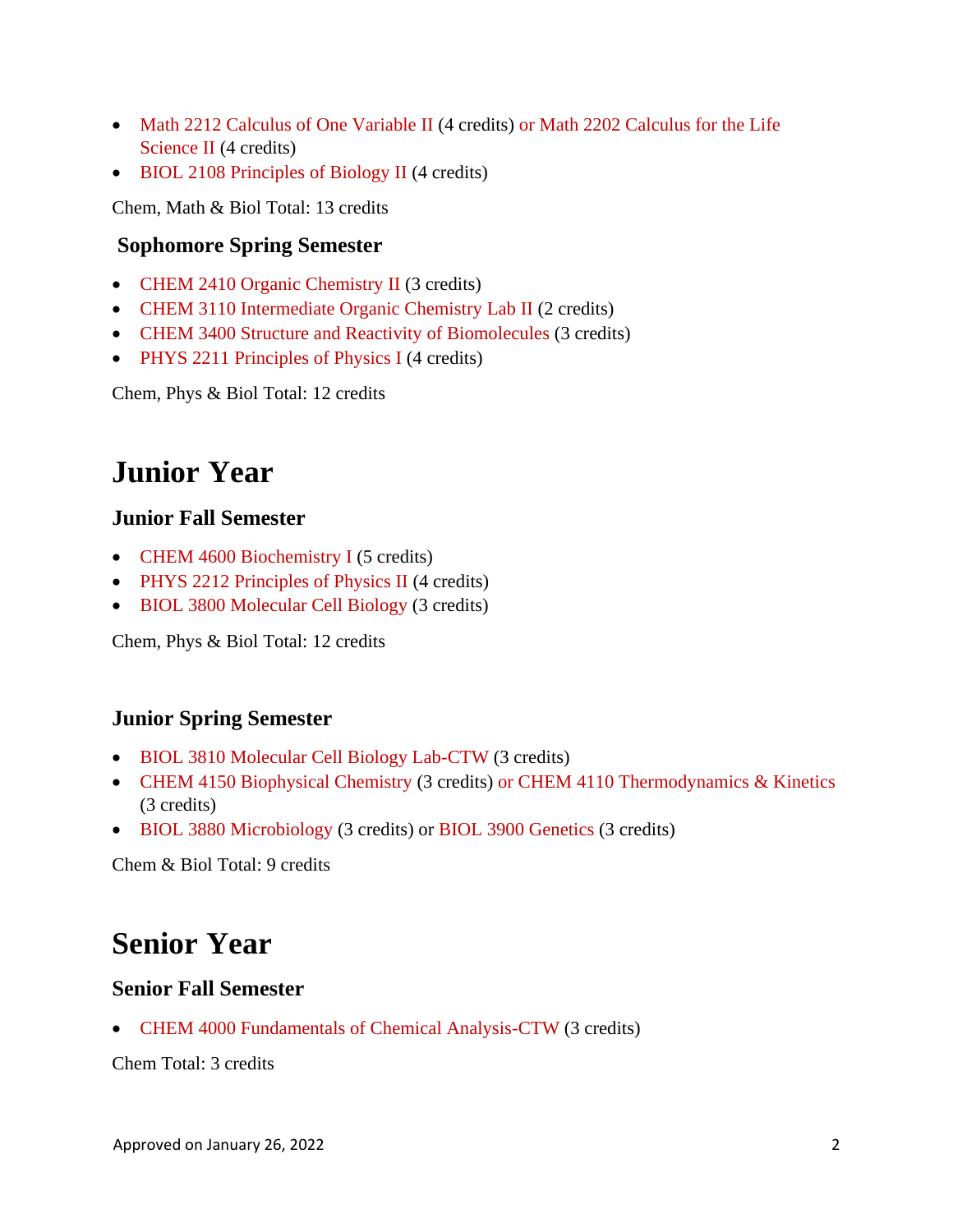### **Senior Spring Semester**

- CHEM 4010 Instrumental Analysis (3 credits)
- BIOL 3890 Microbiology Lab (3 credits) or BIOL 3910 Genetics Lab (3 credits)

Chem & Biol Total: 6 credits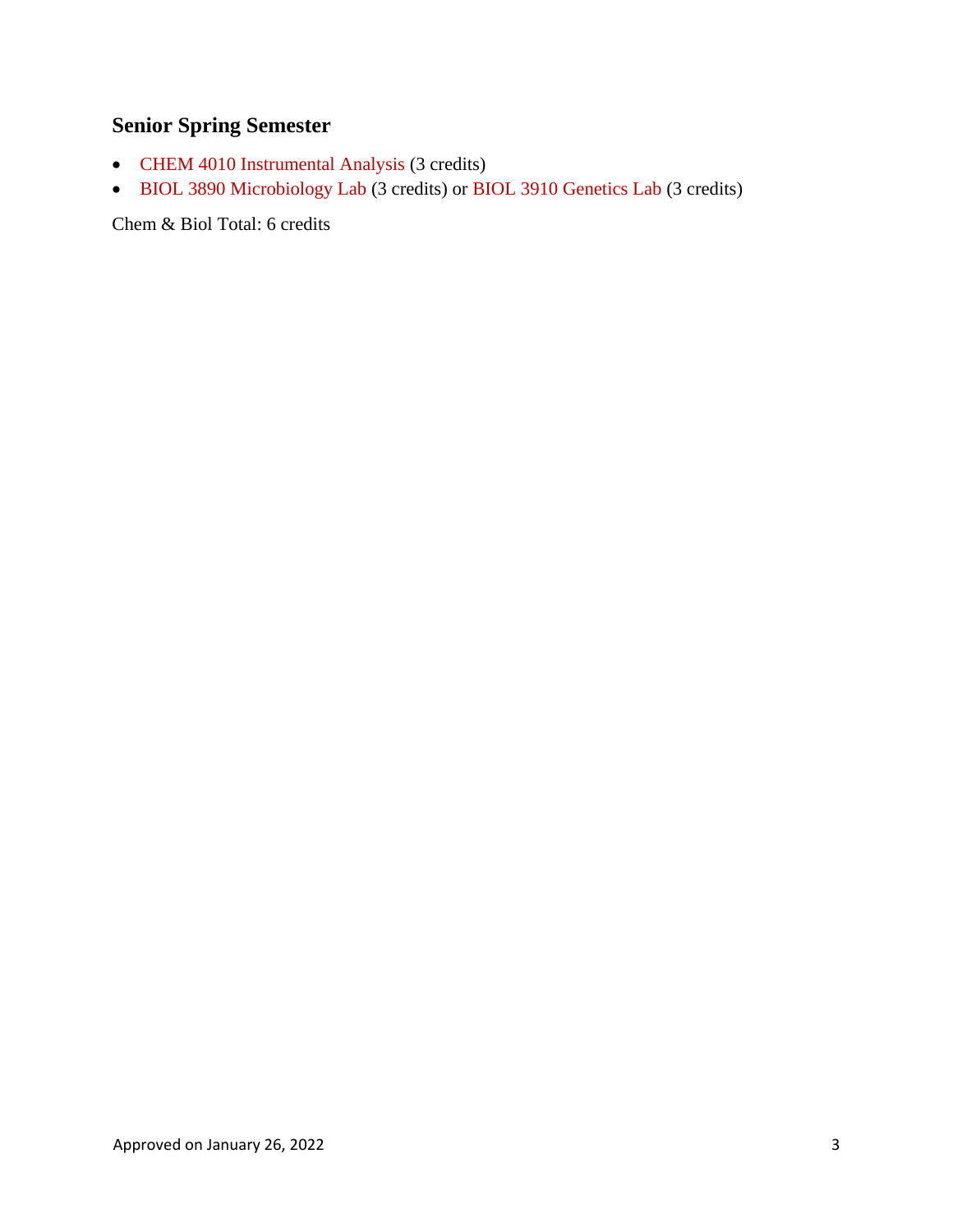### <span id="page-3-0"></span>Chemistry Research Courses

All research courses are offered throughout the semester. Students are encouraged to look at the chemistry research brochure at [https://chemistry.gsu.edu/research/](https://nam11.safelinks.protection.outlook.com/?url=https%3A%2F%2Fchemistry.gsu.edu%2Fresearch%2F&data=04%7C01%7Cjmutanyattacomar%40gsu.edu%7C89a2f0ffa19a4e87ea9608d994a8d6ba%7C515ad73d8d5e4169895c9789dc742a70%7C0%7C0%7C637704275164014981%7CUnknown%7CTWFpbGZsb3d8eyJWIjoiMC4wLjAwMDAiLCJQIjoiV2luMzIiLCJBTiI6Ik1haWwiLCJXVCI6Mn0%3D%7C1000&sdata=EDhl2slrZAnPN8%2Fz%2BsHYUyRfI8F2TyAqp0qt5xeGh1o%3D&reserved=0) and see all research opportunities that faculty have; then directly contact potential research advisors for CHEM 2950, 3950, 4950, 4160, 4170 , 4870 & 4880.

Once the faculty advisor agrees to mentor the student, the faculty advisor will request for the course to be added to GoSolar/PAWS. The student will then email the Director of Undergraduate Studies to receive an override to register for the course.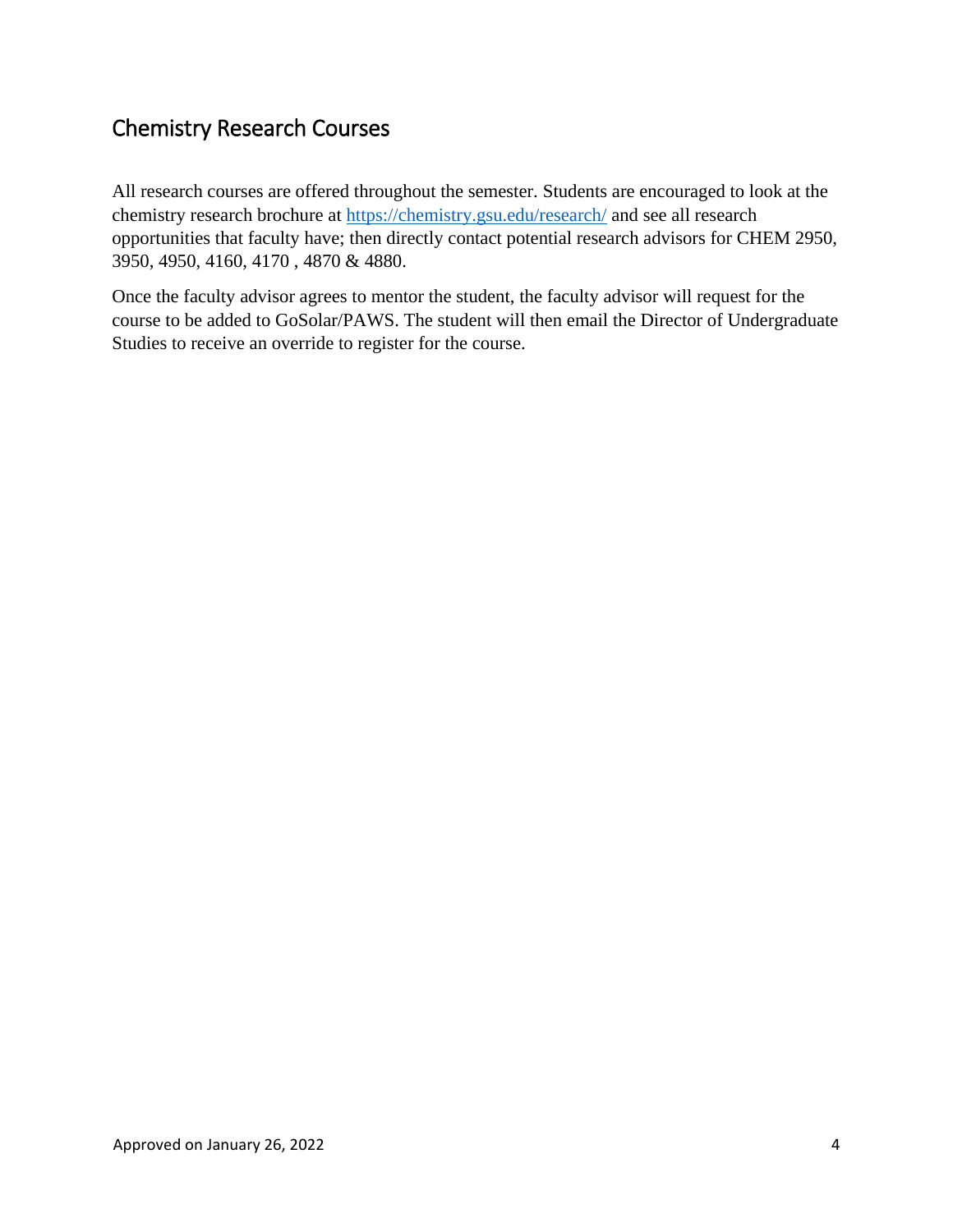### <span id="page-4-0"></span>Electives Offered by Semester

#### **Fall Semester**

- CHEM 4050 Introduction to Fourier-Transform NMR Spectroscopy (2 credits)
- CHEM 4120 Quantum Chemistry (3 credits)-if CHEM 4110 was taken
- CHEM 4190 Instrumental Methods III: Spectroscopy (3 credits)
- CHEM 4221<sup>\*</sup> Inorganic Chemistry II (3 credits)
- CHEM 4330 Advanced Synthesis (3 credits)
- CHEM 4400 Mechanistic Organic Chemistry (3 credits)
- CHEM 4410 Bioorganic Chemistry (3 credits)
- CHEM 4490 Special Topics in Organic Chemistry (3 credits)
- CHEM 4630 Enzymology (3 credits)
- CHEM 4850 Bioanalytical Chemistry (3 credits)
- CHEM 4871 Electrochemical Methods (3 credits)

#### **Summer Semester**

#### **Spring Semester**

- CHEM 3200 College to Career and Research (3 credits)
- CHEM 4050 Introduction to Fourier-Transform NMR Spectroscopy (2 credits)
- CHEM 4120 Quantum Chemistry (3 credits)-if CHEM 4110 was taken
- CHEM 4190 Instrumental Methods III: Spectroscopy (3 credits)
- CHEM 4210 Inorganic Chemistry I (3 credits)
- CHEM 4221\* Inorganic Chemistry II (3 credits)
- CHEM 4610 Biochemistry II (3 credits)
- CHEM 4230 Metals in Biology and Medicine (3 credits)
- CHEM 4240 Chemical Biology (3 credits)
- CHEM 4420 Drug Discovery: Theory and Practice (3 credits)
- CHEM 4430 Advanced Synthesis and Mechanism in Organic Chemistry (3 credits)
- CHEM 4450 Molecular Modeling Methods (3 credits)

\*Check the schedule each semester to see if the course is being offered